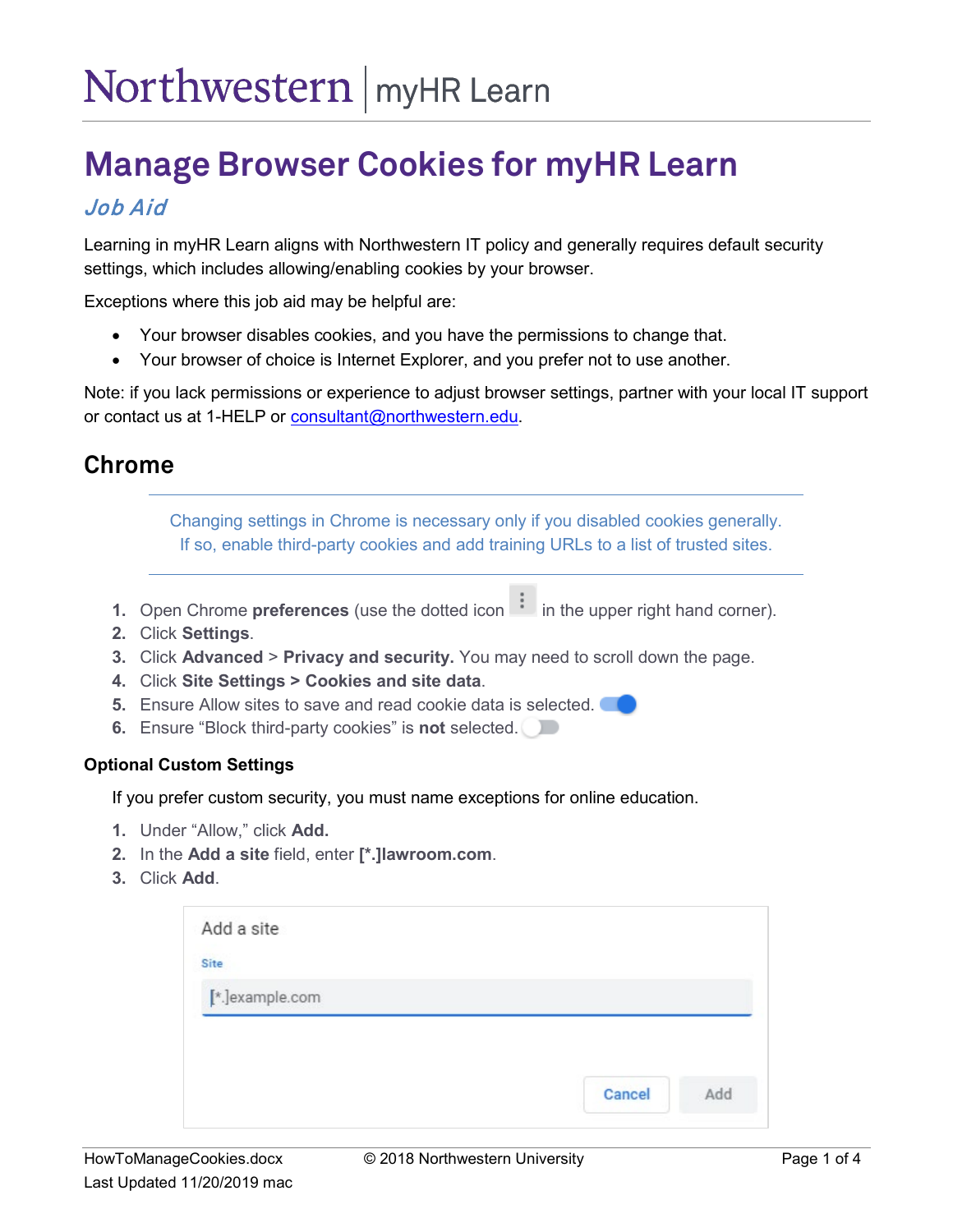# **Firefox**

Changing settings in Firefox is necessary only if you previously disabled cookies.

- **1.** Click the "Open menu" icon  $\equiv$  in the upper right hand corner.
- **2.** Click **Options**.
	- Windows users, click **Options**.
	- Mac OS users, click **Preferences...**
- **3.** Click **Privacy & Security** to open the Privacy panel.
- **4.** Select **Standard** protections.

#### **Optional Custom Settings**

You may use **Custom** protections, but do **not** block "All cookies" or "All third-party cookies."

| <b>Custom</b>                                                            |                                                       |  |  |  |
|--------------------------------------------------------------------------|-------------------------------------------------------|--|--|--|
| Choose which trackers and scripts to block.                              |                                                       |  |  |  |
| Cookies                                                                  | Cross-site and social media trackers<br>$\checkmark$  |  |  |  |
|                                                                          | Cross-site and social media trackers                  |  |  |  |
| Tracking content                                                         | Cookies from unvisited websites                       |  |  |  |
| $  \checkmark  $ <b>7</b> Cryptominers                                   | All third-party cookies (may cause websites to break) |  |  |  |
|                                                                          | All cookies (will cause websites to break)            |  |  |  |
| <b><i></i></b> Eingerprinters                                            |                                                       |  |  |  |
| A Heads up!                                                              |                                                       |  |  |  |
| Blocking trackers could impact the functionality of some sites. Reload a |                                                       |  |  |  |
|                                                                          | page with trackers to load all content. Learn how     |  |  |  |
|                                                                          |                                                       |  |  |  |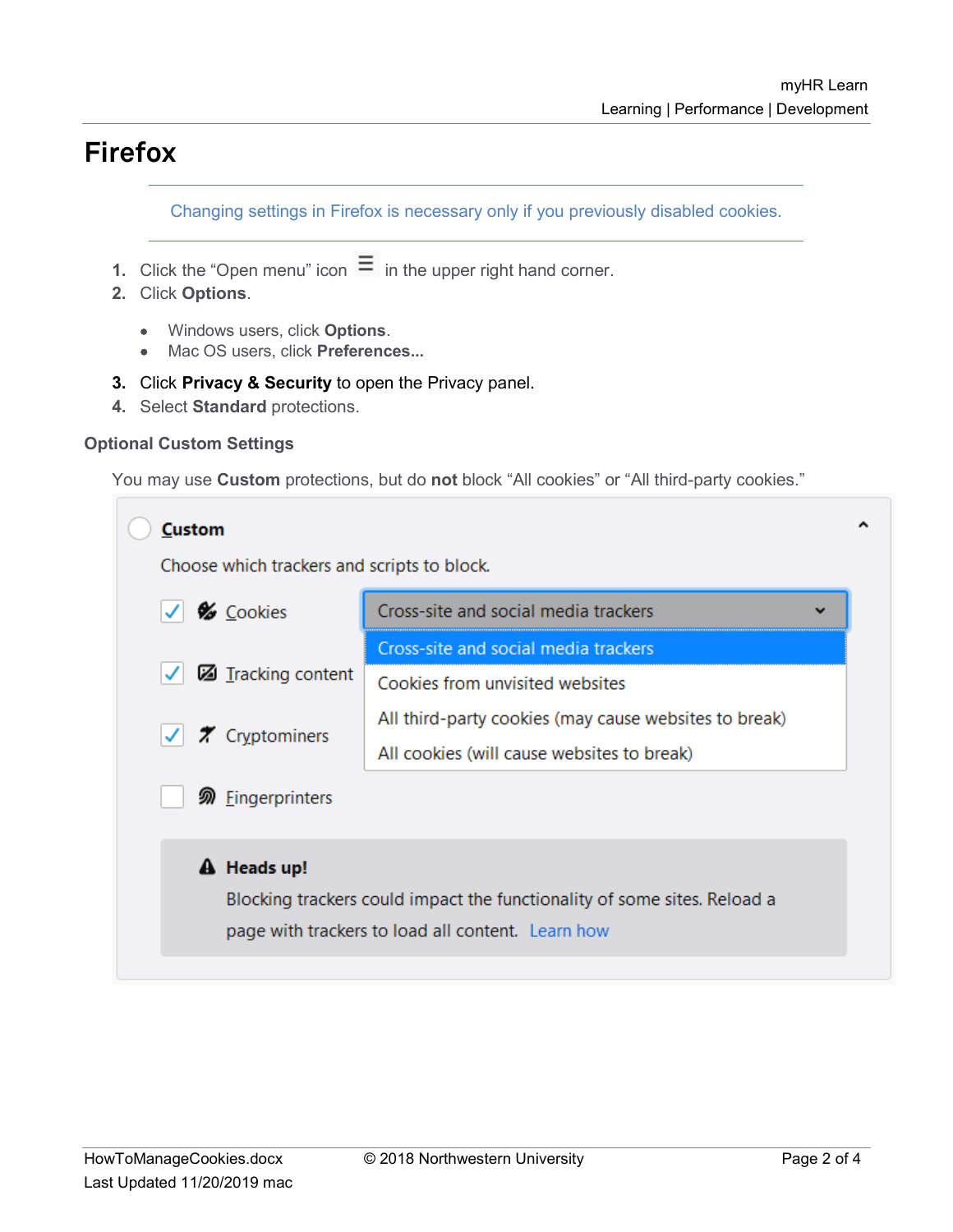# **Safari**

Changing settings in Safari is only necessary if you previously disabled cookies.

- **1.** Click **Safari** in the menu bar.
- **2.** Click **Preferences...**
- **3.** Click **Privacy**.
- **4.** \*For the option **Cookies and website data**, select **Always allow**.

\*In older versions of Safari, for the option Block cookies, select Never.

|                 |                                                                     | Privacy                                                                                                               |
|-----------------|---------------------------------------------------------------------|-----------------------------------------------------------------------------------------------------------------------|
|                 |                                                                     | μIJ,                                                                                                                  |
| Tabs<br>General | AutoFill Passwords Search Security Privacy Notifications Extensions | Advanced                                                                                                              |
|                 | Cookies and website data:                                           | Always block<br>Allow from current website only<br>Allow from websites I visit<br>Always allow<br>Manage Website Data |
|                 | Website use of location services:                                   | Prompt for each website once each day<br>Prompt for each website one time only<br>O Deny without prompting            |
|                 |                                                                     | Website tracking: Ask websites not to track me                                                                        |